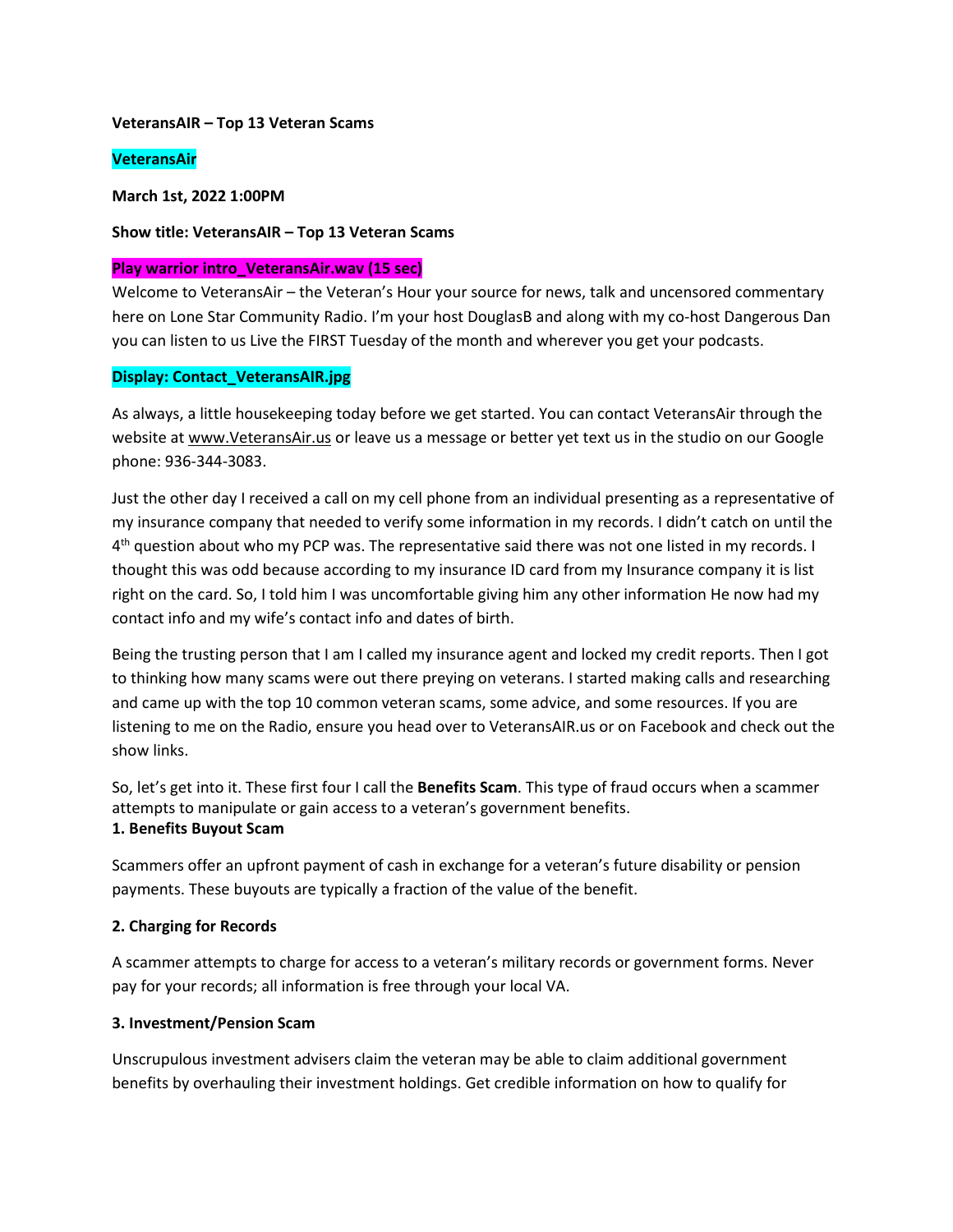veterans benefits by contacting your state veterans' affairs agency. Visit www.nasdva.us and click on "Links."

# **4. Veterans Choice Program or the (VCP) Scam**

Scammers have set up a phone number nearly identical to the number veterans dial to find out if they are eligible to use approved health care providers outside of the VA system. Vets call the fake number, and a message prompts them to leave their credit card information in return for a rebate. They debit your account, and the vet gets nothing in return. Make sure to dial the correct number for the VCP: 1- 866-606-8198.

This next group I call **Identify Theft Scams** and I believe my "insurance call" was one of them. Identity theft occurs when someone steals personal information that could be used to falsely apply for credit or for government benefits. I've heard people say, "My credit is so bad no one would steal my identity." Really, Captain Oblivious? Your identity is just the type of identity they are trying to steal. Here's the thing with identity theft, once it has been stolen YOU have to prove it was stolen and even then, may be responsible for the amassed debt associated with your name. ID thieves love to file income taxes and get the tax refund before YOU can file yours. You have precious little protection for ID theft. Have you ever tried to prove you didn't do something? When someone steals your identity, you are truly screwed. Here are common ways con artists steal veterans' identity.

## **5. Veterans Administration Phishing**

Scammers call veterans claiming they work for the VA and ask for personal information to update their records. If you get an unsolicited call from the VA, hang up. This is doubly true for emails, just don't respond. An unsolicited **call** purporting to be from the VA requests personal information like your Social Security number. The VA will not ask for personal data by phone, text or email. An unsolicited call or online message offers to help you increase your benefits or access littleknown government programs.

# **6. Employment Scams**

Con artists post bogus job offers to recruit veterans on various online job boards. The scammer may use or sell your personal information provided in the job application. It's likely a scam if you must pay to get the job, you need to supply credit card or banking information, or the ad is for "previously undisclosed" federal government jobs. For veterans there are verified job postings at

<https://www.twc.texas.gov/jobseekers/just-veterans> and a[t https://www.usajobs.gov/help/working-in](https://www.usajobs.gov/help/working-in-government/unique-hiring-paths/veterans/)[government/unique-hiring-paths/veterans/](https://www.usajobs.gov/help/working-in-government/unique-hiring-paths/veterans/)

# **7. The IRS Is Calling**

The IRS is not calling you, PERIOD. The IRS DOES NOT do the following:

• Call to demand immediate payment using a specific payment method such as a prepaid debit card, gift card or wire transfer. Generally, the IRS will first mail a bill to any taxpayer who owes taxes.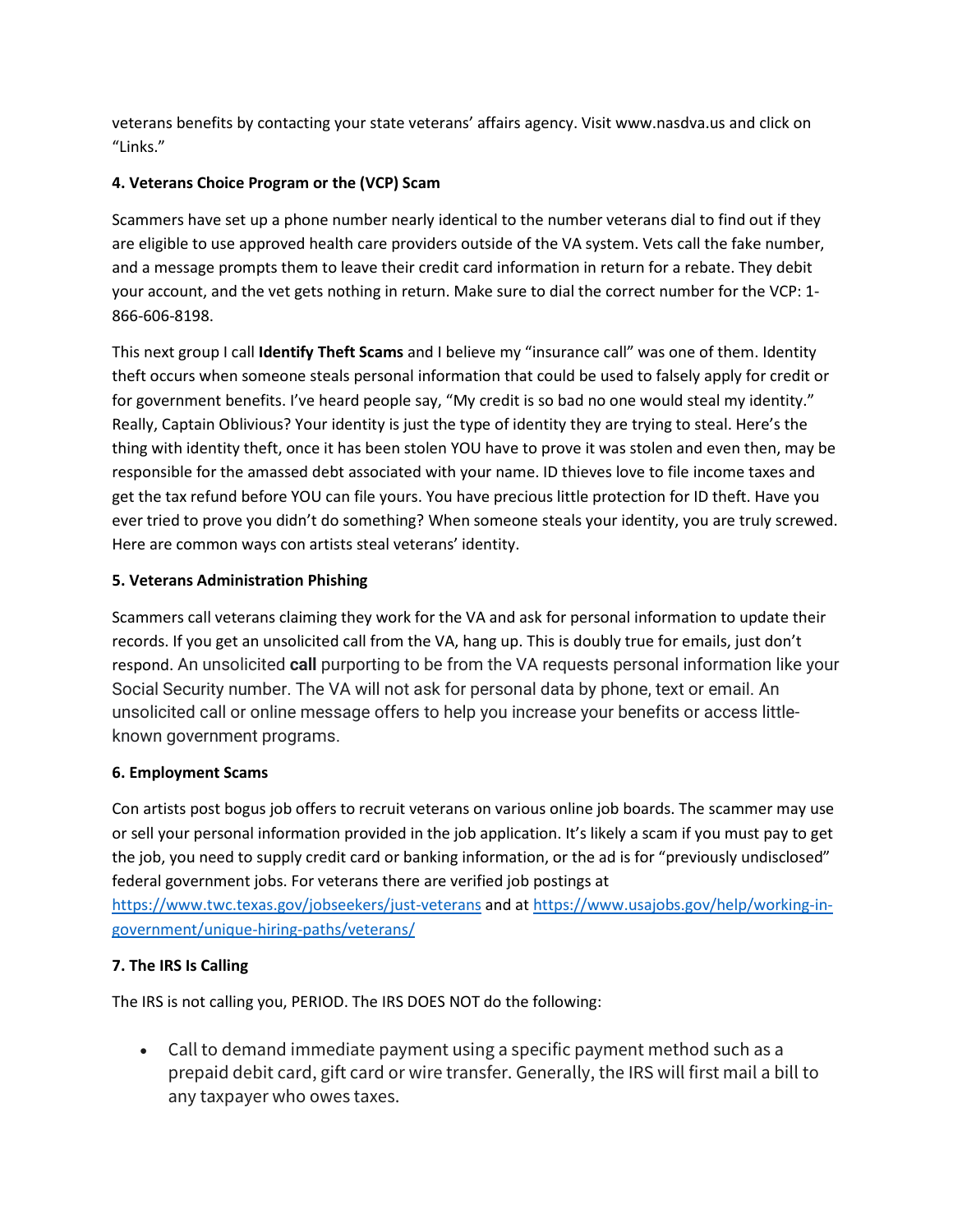- Demand that you pay taxes without the opportunity to question or appeal the amount they say you owe. You should also be advised of your rights as a taxpayer.
- Threaten to bring in local police, immigration officers or other law-enforcement to have you arrested for not paying. The IRS also cannot revoke your driver's license, business licenses, or immigration status. Threats like these are common tactics scam artists use to trick victims into buying into their schemes.

Check out the IRS's official website for more questions and answers: [https://www.irs.gov/newsroom/how-to-know-its-really-the-irs-calling-or-knocking-on-your](https://www.irs.gov/newsroom/how-to-know-its-really-the-irs-calling-or-knocking-on-your-door)[door](https://www.irs.gov/newsroom/how-to-know-its-really-the-irs-calling-or-knocking-on-your-door)

## **8. We Have A Lawsuit Against You**

And I have a tollbooth on the Brooklyn Bridge I want to sell you. So, you get a call saying something along the line of: "We have a lawsuit pending against you in our office. For more information press 1 to speak with the attorney using case number 123456." Do people really fall for this scam? Yes, they do and that's why they are still around. There are 2 ways you are notified of a lawsuit. 1) By certified mail or in person by an officer of the court or listed in the local newspaper if you can not be served. Check out this link for the State Attorney General for mor information:

[https://www.texasattorneygeneral.gov/consumer-protection/phone-mail-and-fax-scams/how-spot-and](https://www.texasattorneygeneral.gov/consumer-protection/phone-mail-and-fax-scams/how-spot-and-report-phone-scams)[report-phone-scams](https://www.texasattorneygeneral.gov/consumer-protection/phone-mail-and-fax-scams/how-spot-and-report-phone-scams)

#### **Other Common Scams**

## **9. GI Bill Education Marketing Scam**

Veterans seeking to take advantage of the GI Bill for college courses may be targets of deceptive marketing tactics that provide false information and encourage them to attend expensive for-profit educational institutions. The VA offers a comparison tool to help you locate a school and determine your benefits. Visi[t https://www.va.gov/education/](https://www.va.gov/education/)

#### **10. Special Deals for Veterans**

Scammers offer special discounts for veterans on a range of products, like loans and car purchases. Often, the products aren't discounted at all, or they don't actually exist. Check out offers carefully, ask more questions than you answer and never wire money to someone you don't know.

#### **11. Rental Scam**

A scammer posts a fake rental property on a classified ad website offering discounts for active-duty military and veterans. You just need to wire transfer a security deposit to the landlord. Only there is no rental property, and you just lost your security deposit.

#### **12. THE FAKE CHARITY Scam**

A scammer, appealing to your sense of commitment to those who have served, claims to represent a charity helping veterans and their families. Only the scammers pocket the money and divert donations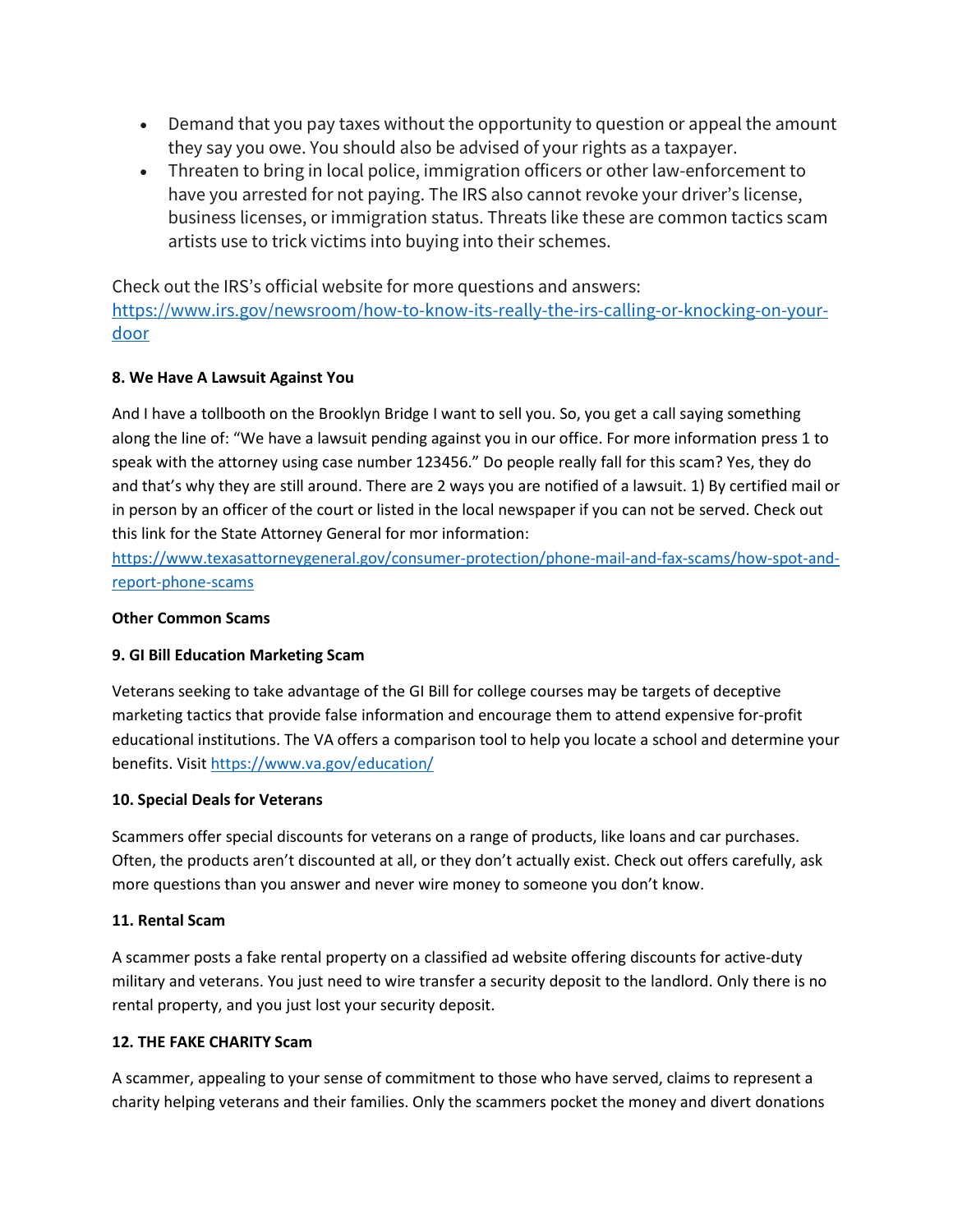away from legitimate charities that serve veterans. Check out a charity at www.charitynavigator.org or charitywatch.org before supporting one.

## **13. Microsoft Has Found A Virus Call**

I get asked about this a lot by me clients. Someone representing they are with Microsoft, and they just found a virus in your computer. They can clean it up, but you need to pay them XXX dollars, usually in gift cards for your protection, and they will need access to your computer, remotely. Here's the thing, Microsoft DOES NOT monitor your computer I don't care what virus protection you are using. But this is a high-speed low drag call. They will even give you a call back number so you can return the call and verify they really are with Microsoft. Don't laugh I had a client spend \$300 in Google gift cards before he called me to ask if I thought this was a scam. YES! Yes, this is a scam. If you're my client no one other than me is going to call you about viruses and security and certainly not Microsoft. Think about it how would Microsoft have access to your computer to check for viruses in the first place?

### **General Fraud Prevention Tips**

- *> Protect Your Social Security Number (SSN) & Personal Information*
- Don't carry your Social Security card in your wallet.
- Don't print your SSN or driver's license number on your checks.
- Shred sensitive information.
- Limit the number of credit cards you carry.
- Keep copies of credit cards (front and back) in a safe place in case a card is lost or stolen.
- *> Monitor Your Bills & Financial Accounts*
- Watch for missing bills and review your monthly statements carefully. Contact your creditors if a bill doesn't arrive when expected or includes charges you don't recognize.
- Don't invest in anything you are not absolutely sure about. Do your homework on the investment,

the company, and the salesperson to ensure that they are legitimate.

*> Watch Over Your Credit Reports*

• You are entitled to one free credit report each year from each nationwide credit bureau. To get your free report, go to annualcreditreport.com or call 1-877-322-8228.

- *> Protect Personal Identification* Numbers (PINs) & Passwords
- Don't carry your PINs and passwords in your wallet or purse.

• Avoid using easily available information for your PINs or passwords such as your mother's maiden name, yours or a family member's birth date, your SSN or phone number, or a series of consecutive numbers (i.e., 1, 2, 3, 4).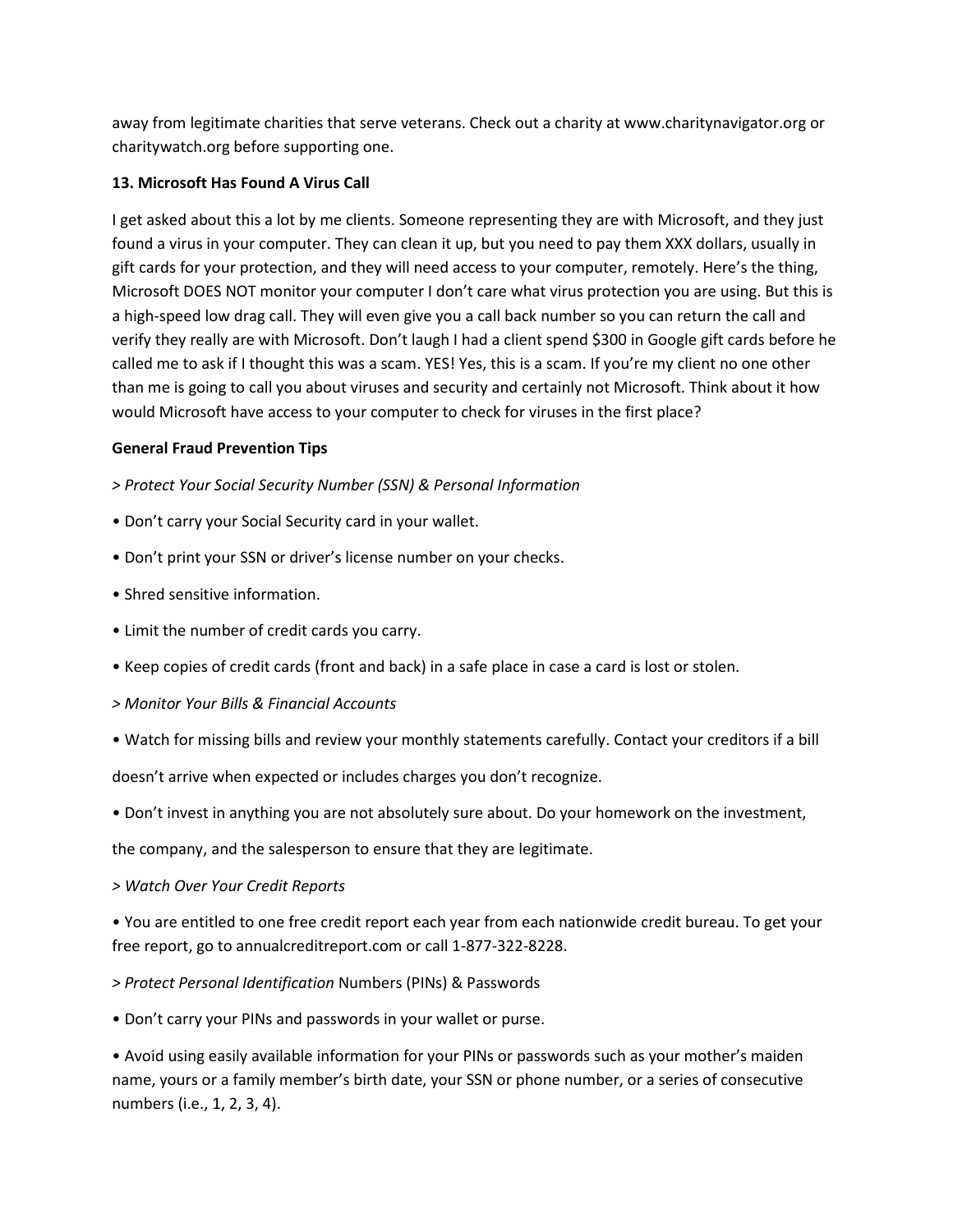#### • Choose a different PIN for each account.

### *> Protect Your Information Online*

• Beware of emails that claim to come from a bank, Internet Service Provider, business, or charity and ask you to confirm your personal information or account number. If you receive one that is suspicious, forward the email to spam@uce.gov.

• Avoid conducting personal or financial business on shared/public computers or over public wireless hotspots.

• Install the latest version of established anti-virus software.

• Make sure websites are secure, especially when shopping online. A secure website will begin with "https" not the usual "http."

### *> Protect Your Mail*

Every day, the U.S. Postal Service safely and efficiently delivers millions of checks, money orders, credit cards, and merchandise. Unfortunately, such items are also attractive to thieves. Here's what you can do to protect your mail from thieves:

• Don't let incoming or outgoing mail sit in your mailbox. You can significantly reduce the chance of being victimized by simply removing your mail from your mailbox every day.

• If you change your address, immediately notify your Post Office and anyone with whom you do business via the mail.

• Hand outgoing mail to your letter carrier, or mail it at the Post Office, an official blue USPS collection box on the street, or a secure receptacle at your place of business.

• Double-check references for door-to-door sales, home repair offers and other products. Verify that businesses and others who contact you are who they claim to be before you provide any personal information. If you think the request for information is legitimate, contact the company at a number you know is valid to verify the request.

• Check out a charity before donating to make sure they are legitimate at charitywatch.org or

charitynavigator.org.

## **Ending:**

I want to leave you with this awesome song by the Warrior Song Project. Go download it from Veteransair.us or on iTunes. While we are listening let us remember our brothers and sister in uniform that today are standing in harm's way to stand for our freedoms and liberty. If you are wearing the uniform, I say thank you and I'm proud of you. Until next month, "Stay vigilant and stay safe!"

**Play TheWarriorSong.mp3 (3 min 41 sec) Play: have been listening-GRUNT.wav (12 sec)**